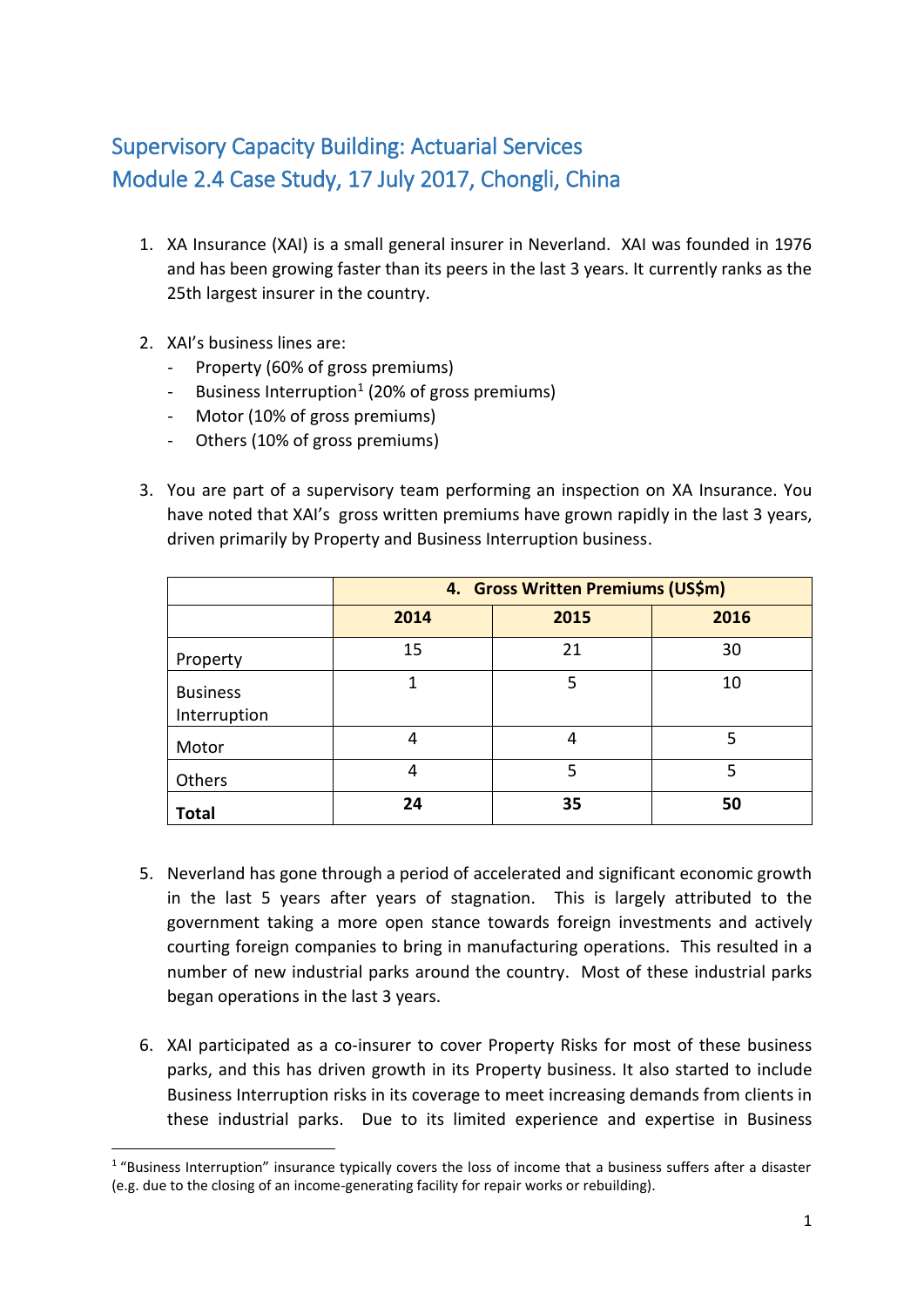Interruption, it decided to reinsure 100% of its Business Interruption business for the time being.

7. XAI relies significantly on outward reinsurance, and a significant portion of its revenue and profits are derived from reinsurance commissions. In 2016 it wrote US\$50m of gross premiums, of which US\$35m was ceded out to reinsurers. XAI's reinsurance panel can be found in Annex 1. You have asked for copies of XAI's reinsurance contracts and your observations on those contracts are outlined in Annex 2.

## Case Study Questions:

- **1. What risks do you see with XAI's current business profile/strategy?**
- **2. What risks do you see with XAI's current approach to reinsurance management and its current reinsurance panel?**
- **3. What areas would you suggest to XAI to improve their risk management practices based on the material provided in this case study?**
- **4. Are there any risks associated with the approaches currently adopted by the regulator? What could the regulator consider doing to improve the risk management practices of its industry?**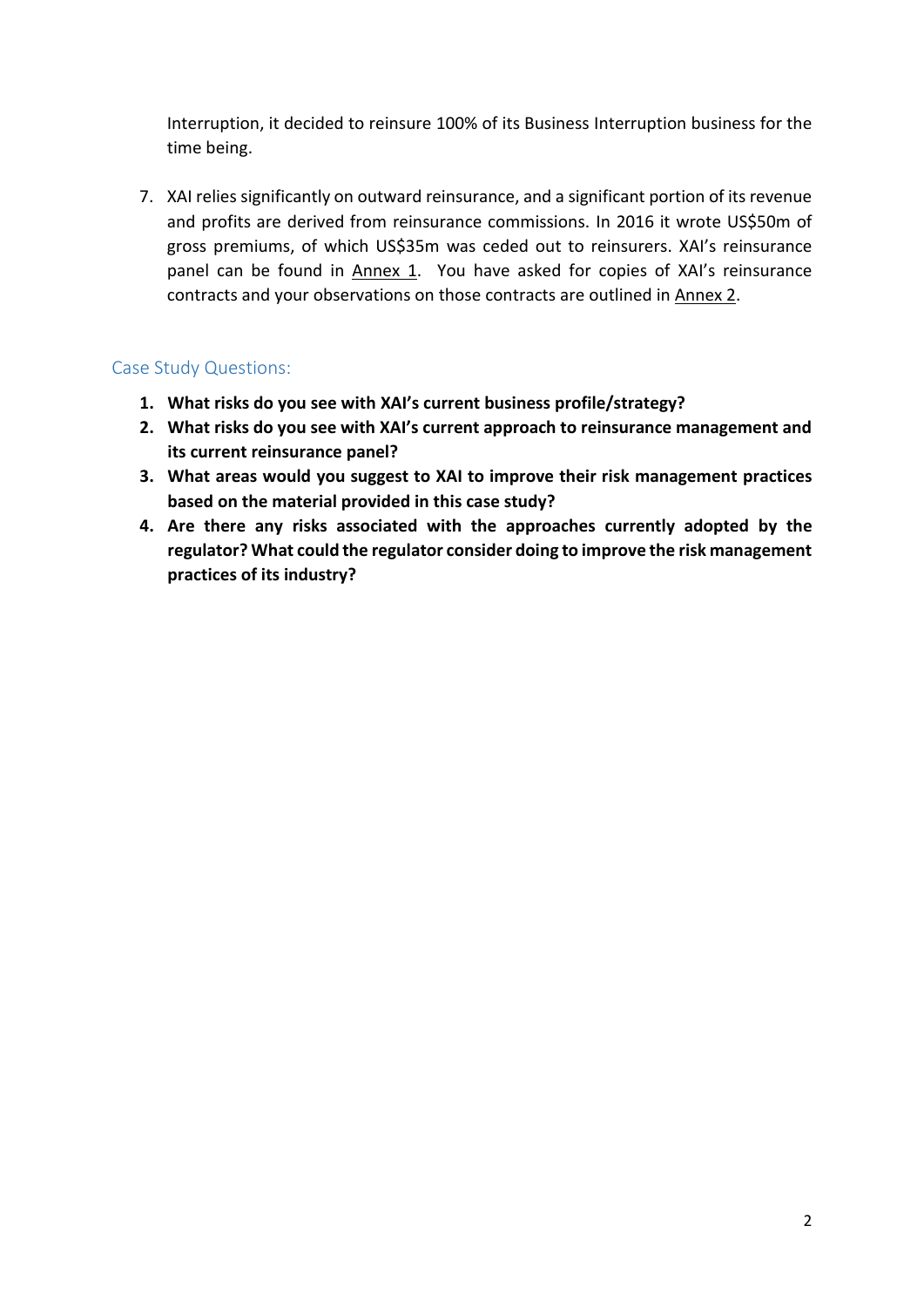## Annex 1 – Reinsurance Panel

XAI has provided the following information about its current panel of reinsurers:

| <b>Reinsurer</b>              | <b>Financial Strength</b><br>Rating |
|-------------------------------|-------------------------------------|
| Neverland Re Private Limited  |                                     |
| New Asia Re Private Limited   | А                                   |
| World Reinsurance (Neverland) | АΑ                                  |
| <b>Private Limited</b>        |                                     |

The Board of Directors has approved the use of the following reinsurers:

The Company will seek to place outward reinsurance with reinsurers only of good credit standing. This panel of reinsurers should be reviewed from time to time, to ensure that only reinsurers of good credit standing are on the panel.

You note that all the above reinsurers are locally incorporated companies. Neverland Re and New Asia Re are both headquartered in Neverland and have a long history of business relationships with XAI while World Reinsurance (Neverland) is a local subsidiary of a regional reinsurer. These three are major reinsurers in the country and you are aware that most insurers in Neverland cede a significant amount of business to them. Furthermore, all insurers in Neverland are required to cede at least 15% of premiums for all businesses to Neverland Re, a national reinsurer.

Local rules do not prohibit the ceding of business to reinsurers outside the country, but capital requirements are more favourable if the reinsurer is a local reinsurer. Furthermore, XAI has long-established business relationships with the local reinsurers. In the interest of optimising their regulatory capital requirements, XAI has decided to cede only to local reinsurers.

Upon further inquiries, you learn the following:

- The table above was extracted from an old set of Board minutes, and was last updated in December 2015
- For Neverland Re, you noted a public report from A.M. Best, a global rating agency, dated 2 December 2016 indicating a one notch downgrade of Neverland Re's financial strength rating from A- to B++. This was due to a concentration of risk exposures in newly developed areas of Neverland that were subject to flood risk.
- For New Asia Re, you have been unable to publicly available ratings from global rating agencies. Upon further questioning, XAI staff inform you that the A rating set out in the table was from a local rating company.
- For World Reinsurance (Neverland) Private Limited, you have found a global rating agency report that rates World Reinsurance Group (its parent company) as "A", but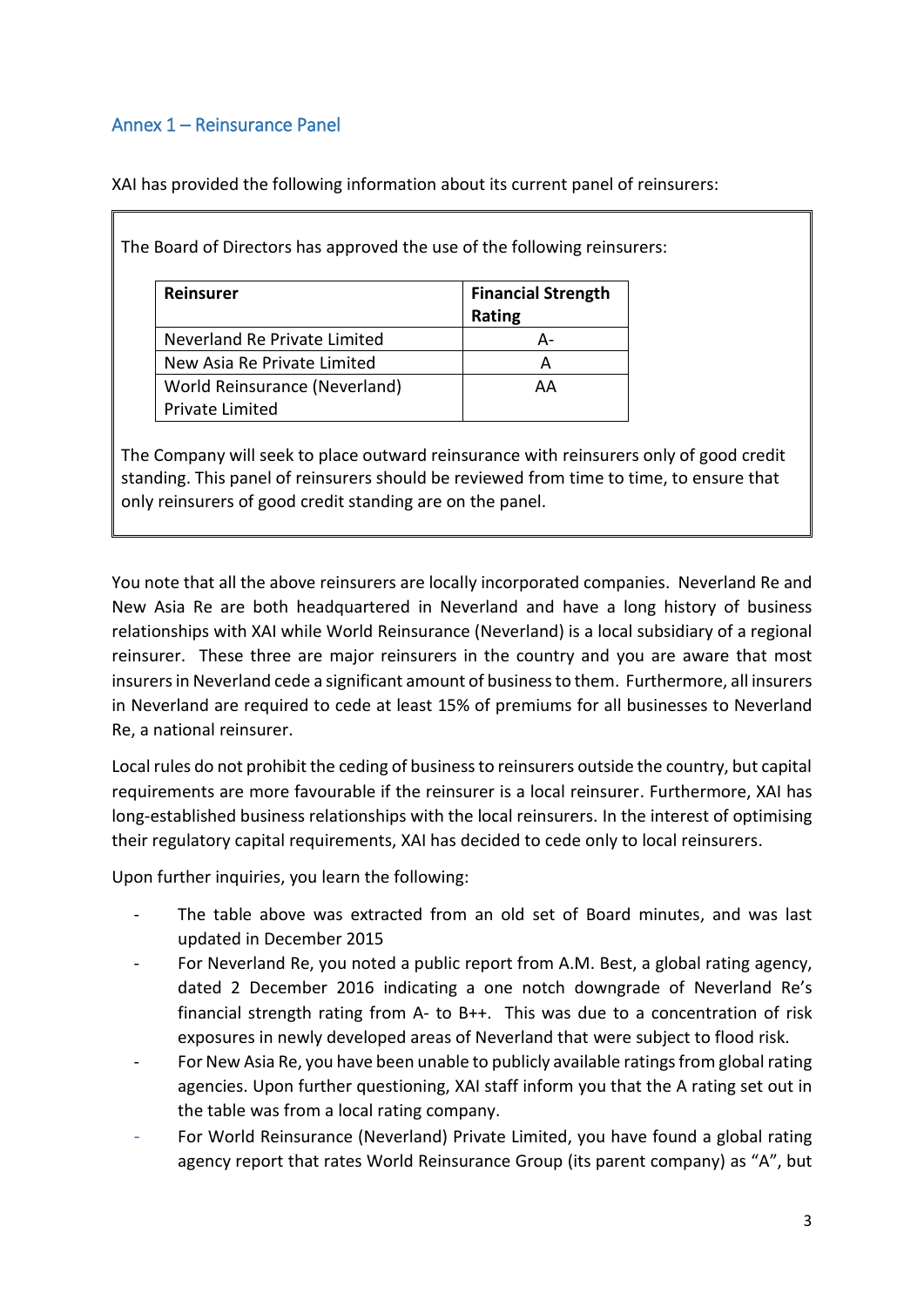no such report seemed to exist for World Reinsurance (Neverland). XAI staff informed you that they had assumed World Reinsurance (Neverland) would have the same rating as the group entity, and that this should be fine as the group is ultimately responsible for the business of its subsidiaries.